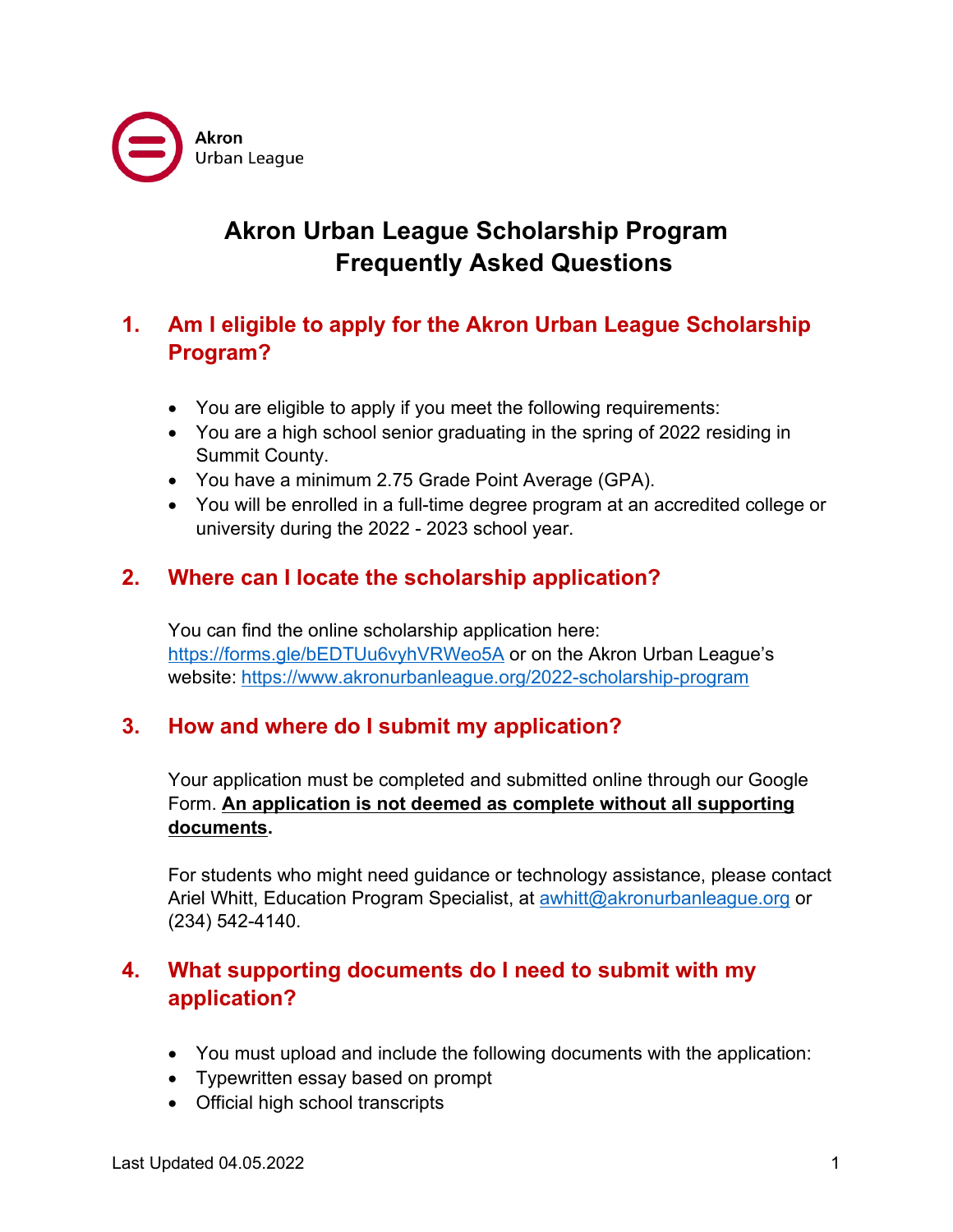- Free Application for Federal Student Aid (FAFSA)
- Expected Family Contribution Number (EFC Number Found on FAFSA confirmation page)
- Letter of recommendation from a school teacher or counselor
- Recent Headshot of Applicant

### **5. What are the requirements for the essay that I am submitting?**

- The essay should be one-two pages (250 500 words).
- The essay should not fall below the minimum page requirement (one page or 250 words) and should not exceed the maximum page requirements (two pages or 500 words).
- Essays should be written in Times New Roman font and double spaced.
- The final document should be uploaded in a pdf format.

#### **6. How will my essay be evaluated?**

Your essay will be evaluated by committee members using the evaluation rubric provided with the essay question. The rubric can be found here: [https://www.akronurbanleague.org/2022-scholarship-program.](https://www.akronurbanleague.org/2022-scholarship-program)

### **7. Where do I get a copy of my official high school transcripts?**

Please reach out to your counselor for specific directions on how to obtain your official high school transcript, as schools may use different platforms to obtain that information.

### **8. Can someone besides my counselor or school teacher write my letter of recommendation?**

No, the letter of recommendation must be written by a high school counselor or a current or past teacher that can speak to your academic achievement and character.

# **9. What will happen if I cannot submit all of the required documents through the electronic application form?**

Our preference is that all documents are submitted together with the application. You may submit additional documents to [awhitt@akronurbanleague.org](mailto:awhitt@akronurbanleague.org) if you cannot upload them with your application. If all documents are not submitted by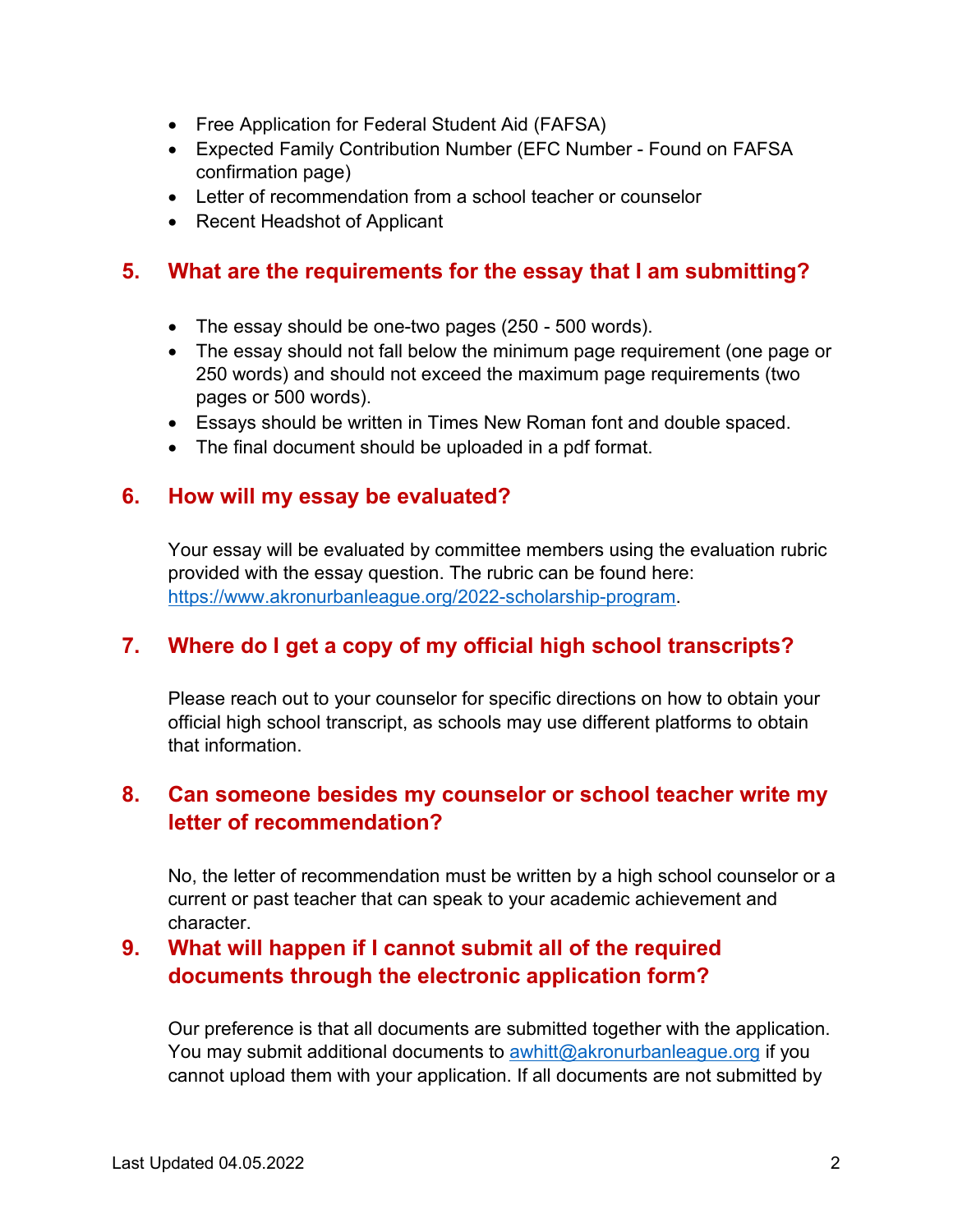February 21st, 2022, your application will be considered incomplete. Therefore, you will be considered ineligible to receive a scholarship.

# **10. What type of picture should I submit as a headshot?**

You should submit a recent picture of yourself. A headshot is a tightly cropped photo of your face, from the shoulders up, where you are looking directly in the lens with good lighting on your face. Please see examples below:



# **11. What is the submission timeline for my application?**

The application submission window opens on January 20, 2022, and will close on February 21, 2022, at 4:00 pm.

# **12. How will I know if my scholarship application is completed and submitted?**

After you submit your online application, a confirmation email will be sent to the inbox of the email address you provided on the form.

# **13. After my application is submitted, what are the next steps in the scholarship process?**

After all applications are submitted, the Akron Urban League scholarship committee will review the application and supporting documents. The essays will be reviewed and scored, and candidates who meet the criteria may be contacted to participate in an in-person or virtual interview with the selection committee.

# **14. Will my application be evaluated based on merit, need, or both?**

Candidates' applications will be evaluated based on the student's academic success and their needs. The need will be determined based on the applicant's Expected Family Contribution (EFC) number identified from the FAFSA and the pool of applicants.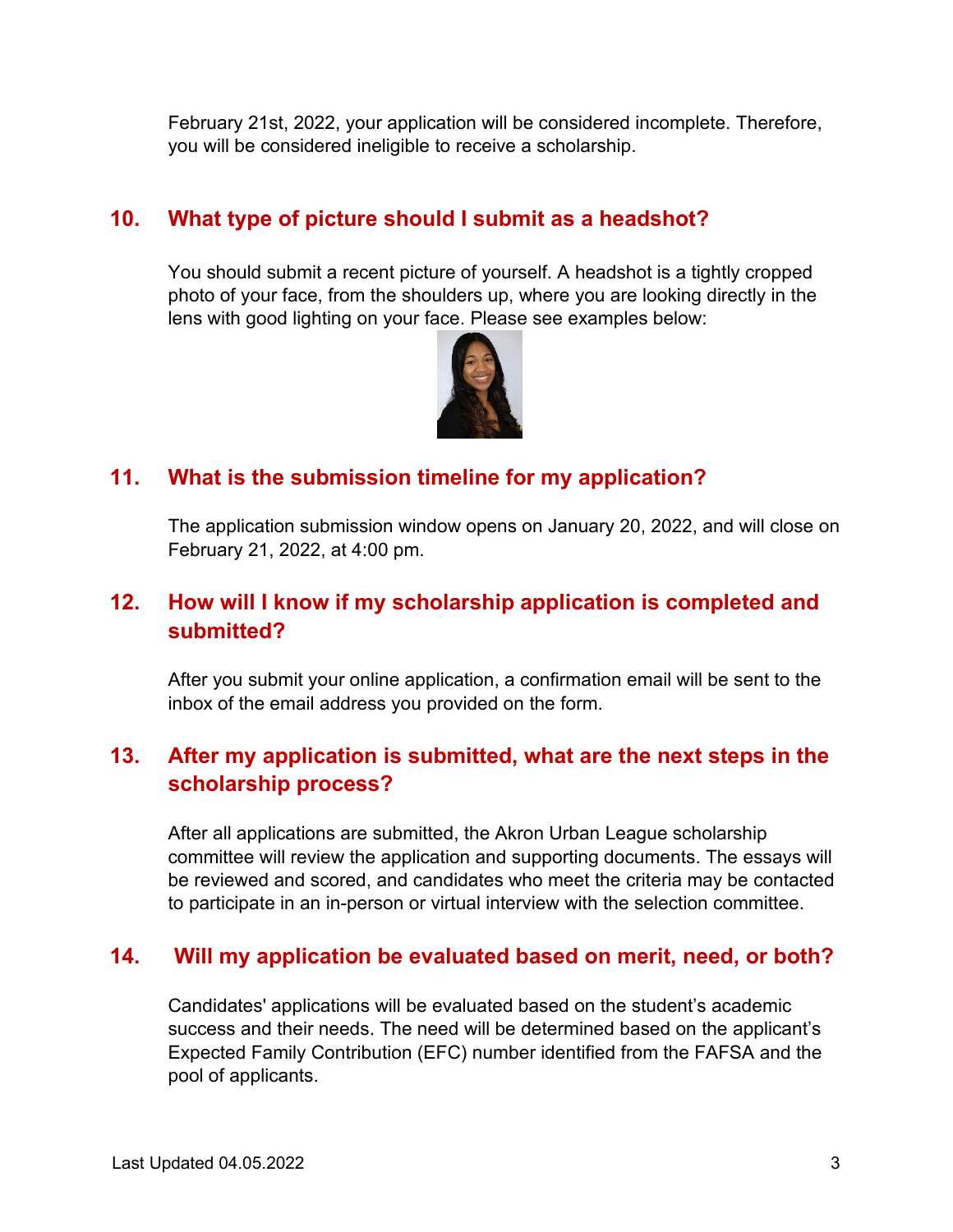#### **15. If I am not selected for an interview, will I be notified?**

Yes, you will receive updates from the Akron Urban League scholarship committee throughout the process to inform you where we are in the selection process. All candidates will be notified no later than April 11, 2022, whether they have been awarded a scholarship.

#### **16. What should I expect in the interview?**

A panel of volunteer individuals will interview candidates. These individuals may include AUL employees, the AUL Board of Directors, scholarship sponsors, educators across Summit County, and community leaders.

#### **17. How should I prepare for the interview?**

It would be best if you were prepared to come to your interview professionally dressed, prepared to talk about your academic success and personal achievements, and discuss what you've learned throughout your experience thus far.

#### **18. How will my interview be evaluated?**

The interview committee will evaluate your Interview. The interview committee will be provided rubrics to score candidates.

### **19. When will I be notified whether or not I've been selected for a scholarship?**

No later than April 8, 2022, you will be notified whether you have received a scholarship through the Akron Urban League Annual Scholarship Program.

### **20. Am I eligible for a scholarship if I haven't received a college acceptance letter?**

Yes, you may still apply for AUL scholarships if you haven't received a college acceptance letter.

#### **21. When will my scholarship be awarded?**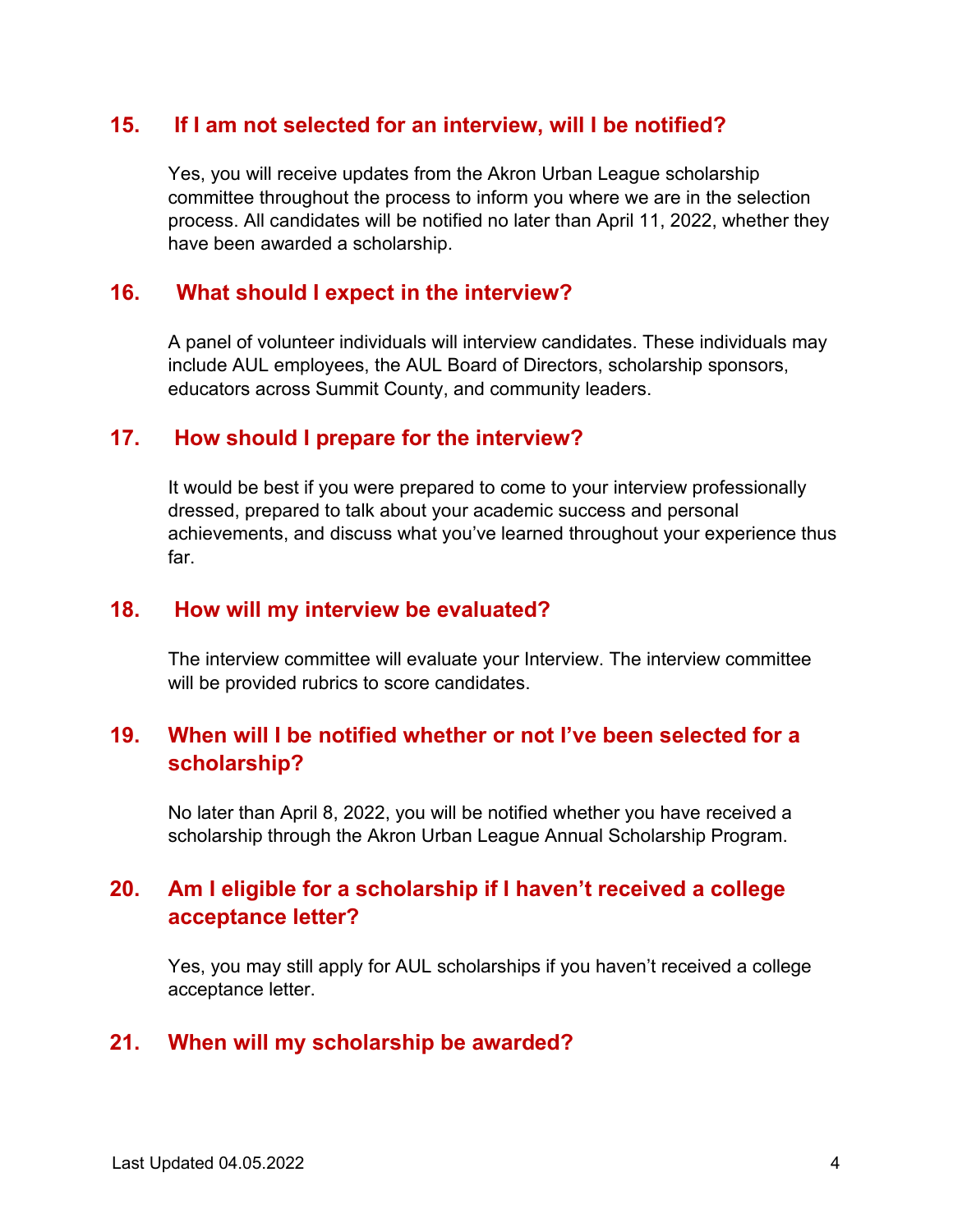The Akron Urban League will Host an award luncheon on April 26, 2022. Candidates will be recognized and awarded at this event. Official scholarship checks will be distributed in July 2022.

#### **22. How will my scholarship dollars be distributed?**

Official scholarship checks will be mailed to the school or university you identified on your scholarship application in late July 2022. The first half of the scholarship dollar amount is applied in the Fall semester, and the second half of the scholarship dollar amount is applied to the Spring semester.

# **23. Can I use my scholarship dollars for anything besides tuition and fees (housing, books, laptop)?**

Scholarship dollars can be used to cover anything that can be incurred on your student account. Typically, students can use scholarship dollars to cover tuition, room and board, and meal plans. Colleges/universities vary in that they may or may not allow you to bill to your student account.

#### **24. Is my scholarship renewable?**

No, the Akron Urban League scholarship is a one-time scholarship applied to the first two semesters that the student awardee is enrolled in except for full scholarships. Full scholarships are awarded for up to 8 semesters.

### **25. Who should I contact if I decide to attend a different school not listed on my original application?**

If you have any changes to your scholarship application, please contact Ariel Whitt, Education Program Specialist, at [awhitt@akronurbanleague.org](mailto:awhitt@akronurbanleague.org) or (234) 542-4140. Please do not resubmit your application.

### **26. I am a graduating senior, but I plan to defer college until 2023. Am I still able to apply to the scholarship program?**

No, not currently. Scholarship dollars granted in 2022 must be used for the 2022- 2023 school year.

## **27. I am a graduating senior, but I plan to attend a trade school. Could I still potentially earn a scholarship?**